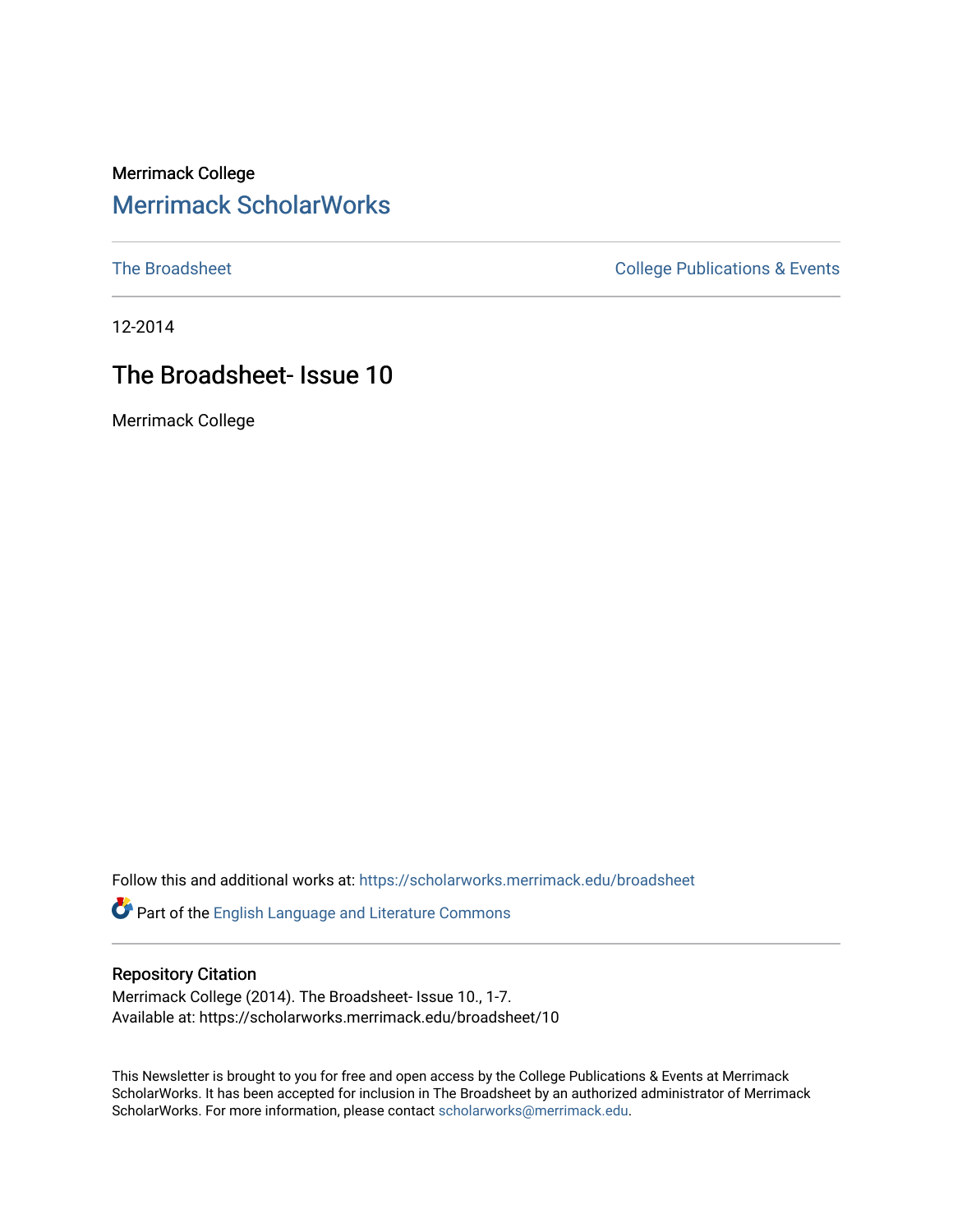# Issue X, December 2014 THRIA



*English Senior Seminar students with instructor Dr. Paul Vatalaro*

# An Inside Look at Senior Seminar

### by Tony Rossetti

 Do you like to read? I do. Words, unusual sentences, metaphors and similes, symbolism, empathy, lyrics and narrative—my intense fascination with these nuanced forms of connection and communication are what bent my path toward the goal of earning a degree in English at Merrimack College. I must say, I couldn't be happier.

Humans have always told stories—stories that entertain and stories that educate, stories that evoke great emotion and stories that elicit thunderous laughter. We have inherited a primal urge from our ancestors to connect with others through shared understanding and empathy, and narrative serves as one of the most basic tools we have for establishing and cultivating those connections. Stories inform and enrich cultures, histories, and lives.

 As an English major at Merrimack, one of the most important steps in the journey involves completing the senior capstone seminar. This course is intended to provide students with the opportunity to reflect on their experiences in the English program and on larger disciplinary issues facing those entering the field of English studies. The responsibility for teaching the course rotates among the fulltime English faculty, and this year Dr. Paul Vatalaro is serving as our instructor. We have been examining different forms of literary expression and specific texts as a way of setting a foundation for addressing the issue of literature's relevance and the relevance of literary study in our modern world. Gregory Lingley says the best thing about this course is that it "allows us to open the metaphorical box, and sets us up to explore the contents of the box later on in life."

# Former *Broadsheet* Intern Talks About Graduate School

### by Janelle Clarke

 Recent Merrimack College alumnus and former staff writer for *The Broadsheet* Alison Leonard, class of 2014, recently spoke with me about her life after graduation. Although there are many paths one can take, Alison chose to continue her education by going to graduate school. Graduate school can be a rigorous undertaking, however. Alison was able to share with me some of the wonderful experiences she has had thus far.

 Alison graduated from Merrimack with a bachelor's degree in English and Psychology. She minored in Public and Professional Writing. This fall she began her graduate studies at Boston University in the Master of Science in Public Relations program. She was awarded a highly sought after assistantship in BU's Communications department. Alison says that BU's Public Relations program is actually the "first of its kind" in terms of the balance the program offers students between theory, strategy courses and handson courses. Next semester, for example, Alison will take part in a Public Relations lab in which she will get to "work on real client projects that the school (BU) has acquired." This work will help build Alison's portfolio.

 As part of her program of study, Alison serves as a Teaching Assistant (TA) for an introductory communication class, CO101: The World of Communication. Alison is required to attend CO101 lectures, facilitate discussion groups once a week with 23 out of the 500 students enrolled in the course, and grade essays and tests. When asked about taking on the responsibilities of a TA, Alison said "it's been *continued p. 2 continued p. 3*

### **Included in this Issue:**

 *Maleficent* Film Review Senior Seminar Reflection Alison Leonard Profile *Dracula Untold* Film Review Guest Book Review of *Let's Take the Long Way Home*

English Fall Excursion 2014 Holiday Crossword Puzzle

 *An official publication of the Merrimack College English Department, The Broadsheet is published monthly during the academic calendar year. Its mission is to celebrate the English Department's role in promoting the literary arts on campus, to acknowledge the accomplishments of faculty and students, to profile students and alumni, and to create a forum in which issues relevant to English studies can be discussed.*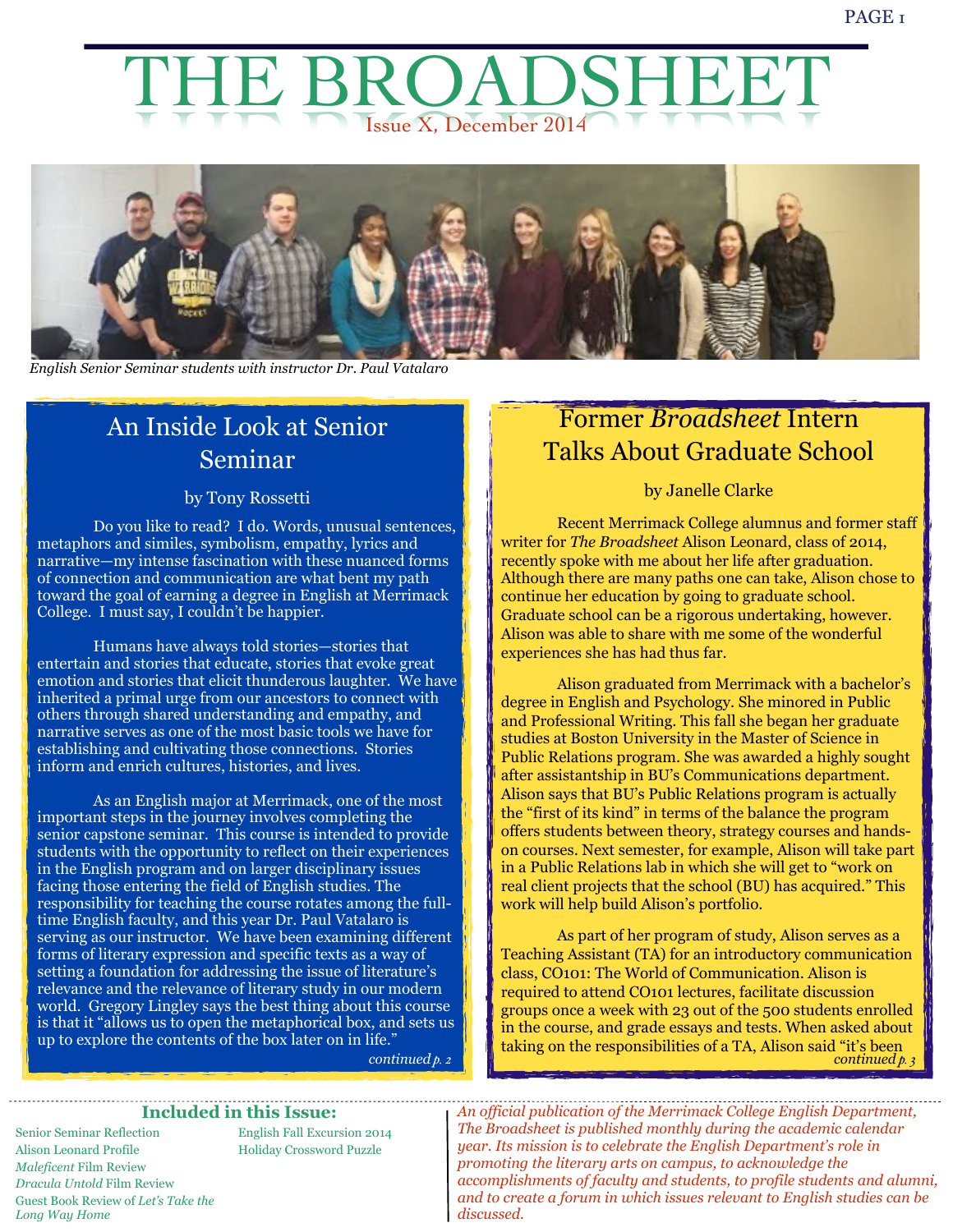#### the box later on in life."

 In order to confirm literature's current worth, we need no metaphorical box—we need only look as far as our present culture to see the obvious signs of its flourishing life. Literature is virtually everywhere—in coffee shops and on beaches, in homes and in stores, on computers and on phones and in the hands of travelers as they move across the globe—and, in all these places, literary works teach readers what it means to be human. Ironically, in spite of

> *"Literature exposes us to new ways of thinking and feeling"*

literature's ubiquity and mass appeal, enrollments in many English programs, as they are in many other subjects in the Humanities, appear to be declining.

Some have predicted that English departments will go the way of Classics departments and dodos. In an industrialized world where

many people go to college to obtain specialized training for a lucrative career, fewer and fewer students appear to be pursuing degrees in the Humanities, while a steady stream of students floods into the health sciences, technology, and business. Nationally, critics and scholars have debated the value of liberal arts degrees. In Senior Seminar, we've confronted many of the issues these individuals have raised. Together, we work as a class to identify the philosophical and political underpinnings of them and have worked at articulating for ourselves what literary expression of all kinds continues to offer our culture.

 One of literature's greatest powers is its ability to shape the socio-political world while simultaneously being shaped by it. Janelle Clarke said one of her favorite pieces we read together was an excerpt from Adrian Nicole LeBlanc's book *Random Family*, mainly because she finds herself "intrigued by lives that are so different than [her] own." Clarke is a perfect example of someone who had her perspective changed by her reading. Literature exposes us to new ways of thinking and feeling. Narrative is simply that powerful. But what if we are far removed from the culture we are reading about—historically, racially, economically? What relevance does a

*Senior Seminar Reflection continued from p. 1*

drama by Shakespeare or a comic, such as *Maus*, have on our lives now? Diana Le says that she has always felt as though "the past is always present within us." After gaining some insight from Dr. Vatalaro, Le realized that "the present affects the way we look at the past, too." She says that is why, whenever she gains an insight, she writes it down, because she "won't see it the same [way] later on." In a way, an imaginative piece of writing continues to shape us long after the first encounter.

 The class was fortunate enough to have the pleasure of meeting Adrian Nicole LeBlanc at our own Writers House. Having the opportunity to speak with a successful living writer was incredibly valuable for our purposes, and she was nice enough to share some words of wisdom with us. She discussed her belief that everyone has a story. To LeBlanc, writing is just a means of saying "I was here. This happened here, and this was how I saw it and felt about it." She claims that making the effort to write about something is a writer's way of saying "I

think you should pay attention to this." To echo Diana Le, this is *why* it is important for writers to publish their writing as soon as possible, because they may feel differently later about the thing they wanted readers to experience.

*"I have already lived a thousand lives through the stories I have read"*

 To be a student of the Humanities involves studying humans and human nature, and, in the process, cultivating one's own humanity. Reading enriches the soul. Connecting with other individuals seems to be an inherent need in all of us, and the fine arts represent some of the best avenues available for developing those bonds. Can you imagine a purely utilitarian society that makes no investment in anything creative? I could imagine it, but really would rather not. I would much rather die than live a life with no art. It's funny…at this stage in my life, I have less of a fear of death. I have already lived a thousand lives through the stories I have read, and I couldn't be happier.



*Moseley Wrought Iron Arch Bridge on a December afternoon.*

# A Classy Film Star's Take on A Classic Villain

by Diana Le

*Maleficent*

Written by: Linda Woolverton

Directed by: Robert Stromberg

Starring: Angelina Jolie, Elle Fanning, Sharlto Copley, Sam Riley, Imelda Staunton, Juno Temple, and Lesley Manville

Running Time: 97 minutes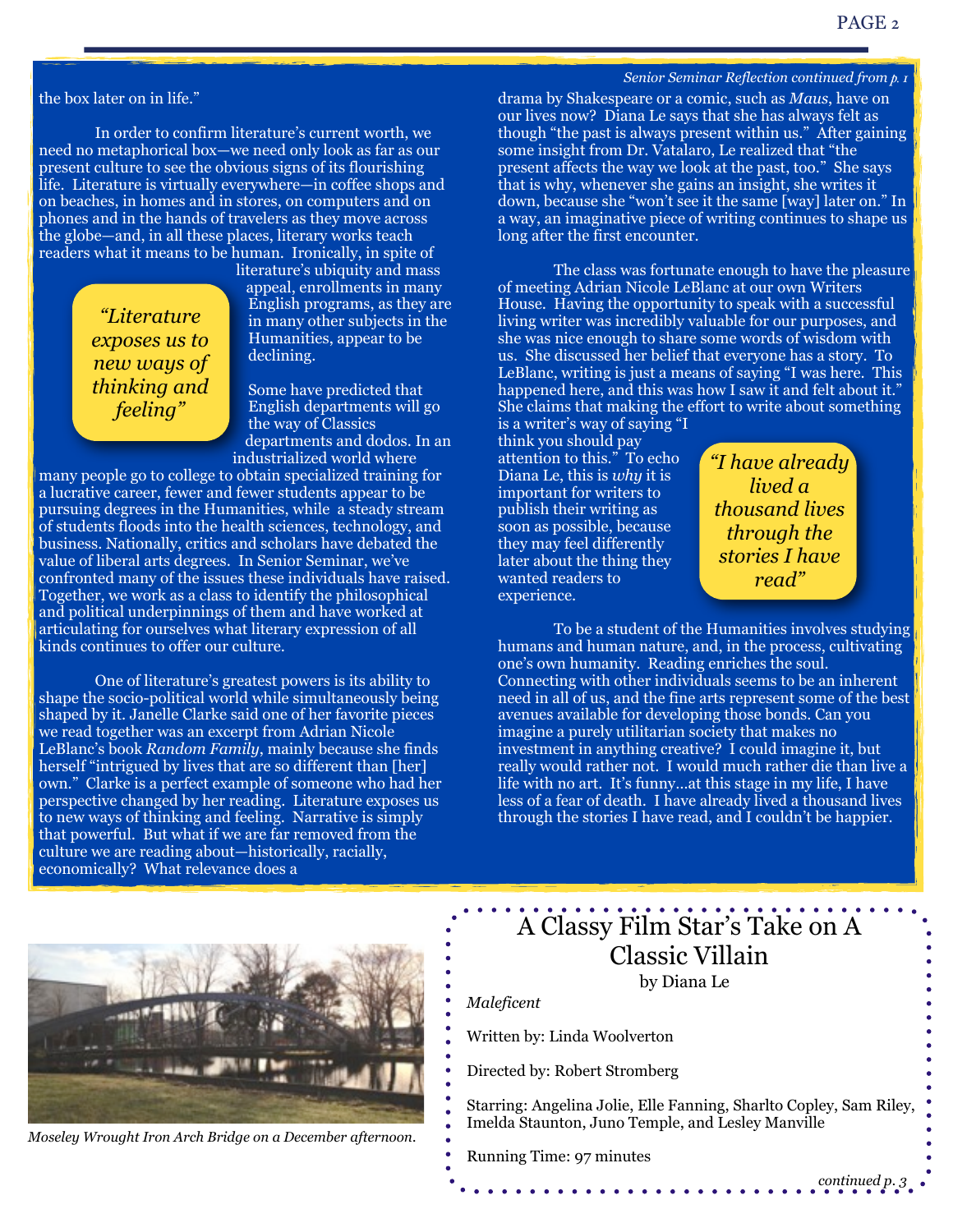When Disney Studios released the animated story of *Sleeping Beauty* in 1959, they painted Maleficent as the cruel villain whose obvious destiny was to be slain by the male hero, Prince Philip, on his way to rescue Princess Aurora with true love's kiss. *'Maleficent' Film Review continued from p. 2*

. . . . . . . . . . . . . . . . .

 Fast forward 55 years and with the power of makeup and special effects, Angelina Jolie is transformed into the evil fairy Maleficent, sporting sharp cheekbones, horns, red lips and green magic. While the alluring Jolie portrays the classic fairy with magnificence, Elle Fanning, who plays opposite her, disappoints as Aurora with her overacting and inability to captivate audiences with her mediocre physical appearance. In addition to her unsightly crooked smile, her hair looked unnaturally yellow against her ultra pale skin. King Stefan also could have been portrayed by an actor with a less comical sound--Sharlto Copley's high-pitched voice, with what seemed like an Irish accent, inadvertently makes him a laughingstock throughout the film.

 The story--told from the point of view of Maleficent- is fueled by vengeance and reveals why Maleficent became the way she is. As a young fairy living in the Moors, a realm where magical creatures reside next to a human kingdom, a peasant boy by the name of Stefan wanders in and the two become the best of friends and, later on, lovers. However, the film really starts moving once greed results in betrayal, and the human kingdom declares war on the Moors.

 In the epic demonstration of disloyalty, Maleficent is robbed of her innocence and trust in humanity when her wings are severed off her back by the only person she every trusted. For viewers who may not have caught on, this event in the story is a metaphor for rape. This scene can only be described as Jolie's most powerful in the film, as it is not where her powers are best displayed but where she is most vulnerable.

 $\bullet$ 

 You will recall from the original story that Maleficent storms the castle during the newborn princess' christening (evoking terror from guests and audiences alike), leaving a curse on the baby that she shall prick her finger on the spindle of a spinning wheel on her sixteenth birthday and fall into a deathlike sleep--which can only be broken by the kiss of true love.

 The movie's director, Robert Stromberg, is no stranger to the creation of grand special effects. He is responsible for the special effects in James Cameron's 2009 record-breaking film *Avatar*, as well as Tim Burton's 2010 film *Alice in Wonderland*. Now after proving his ability to skillfully personify creatures (such as trees engaging in war) using his expertise, Stromberg can call *Maleficent* a successful display of his directing and special effects knowledge.

 The film is meant for any viewer old enough to understand the themes of temptation, treachery, redemption, and female empowerment among others. Though it is categorized as a dark fantasy film, there are comical elements throughout the movie, as it *is* meant to be a family film, and is in no way closely related to the thriller/horror genre. And if you possess a heart, it will likely be a tear-jerker, even the second time around, because you know that since it's a Disney movie, there will always be at least one scene to move you. In *continued p. 5*

### *Alison Leonard Profile continued from p 1*



 challenging to step into a role of authority with them, especially being so close in age. I've had to handle a few situations with students who were unhappy with the grades I'd been giving them, but overall navigating the role of TA has been really rewarding."

Conducting discussion sessions on Friday mornings is also an

interesting part of the job. Besides gaining practical experience, serving as a TA has afforded Alison opportunities to establish friendships with other TAs, which ultimately led to an introduction with her current boyfriend.

 Working for *The Broadsheet* at Merrimack provided Alison with writing samples that she included in all her graduate school applications. These samples demonstrated the caliber of work Alison was capable of outside the classroom. For example, she had conducted several interviews while working for *The Broadsheet* and this experience gave her greater confidence in her ability to interact with others and then write about them. This semester alone, Alison has "…contacted and landed interviews with the CEO of the Make-A-Wish Foundation, as well as the current Miss Massachusetts, who were happy to talk with me just for school assignments."

While at Merrimack Alison also served as a tutor at the College Writing Center, a job that also helped her develop interpersonal and editing skills. Alison's collegiate experience testifies to the benefit of seeking out extracurricular opportunities to enhance what one is learning as a student in the English program.

 Although much changed after graduation, a few parts of Alison's life have remained the same or minimally altered. Alison is happy that she can still live at home in Woburn and commute to BU. Braving the city traffic and Boston drivers demanded a huge adjustment compared to traveling back and forth to North Andover. She now has to manage her time even more efficiently than she once did. For example, as Merrimack's former halftime twirler at sporting events, Alison now devotes less time to this activity because of her new commitments. She is still able to enjoy painting and cooking Italian food though, especially ravioli and gnocchi. In the near future Alison intends to begin working toward a judge's license and take a trip to Italy with her best friend. Hopefully, Alison's continued success inspires and reassures others that no matter what path you choose after graduation, whether continuing your education or going into the workforce, it will prove to be thrilling, and scary all at the same time.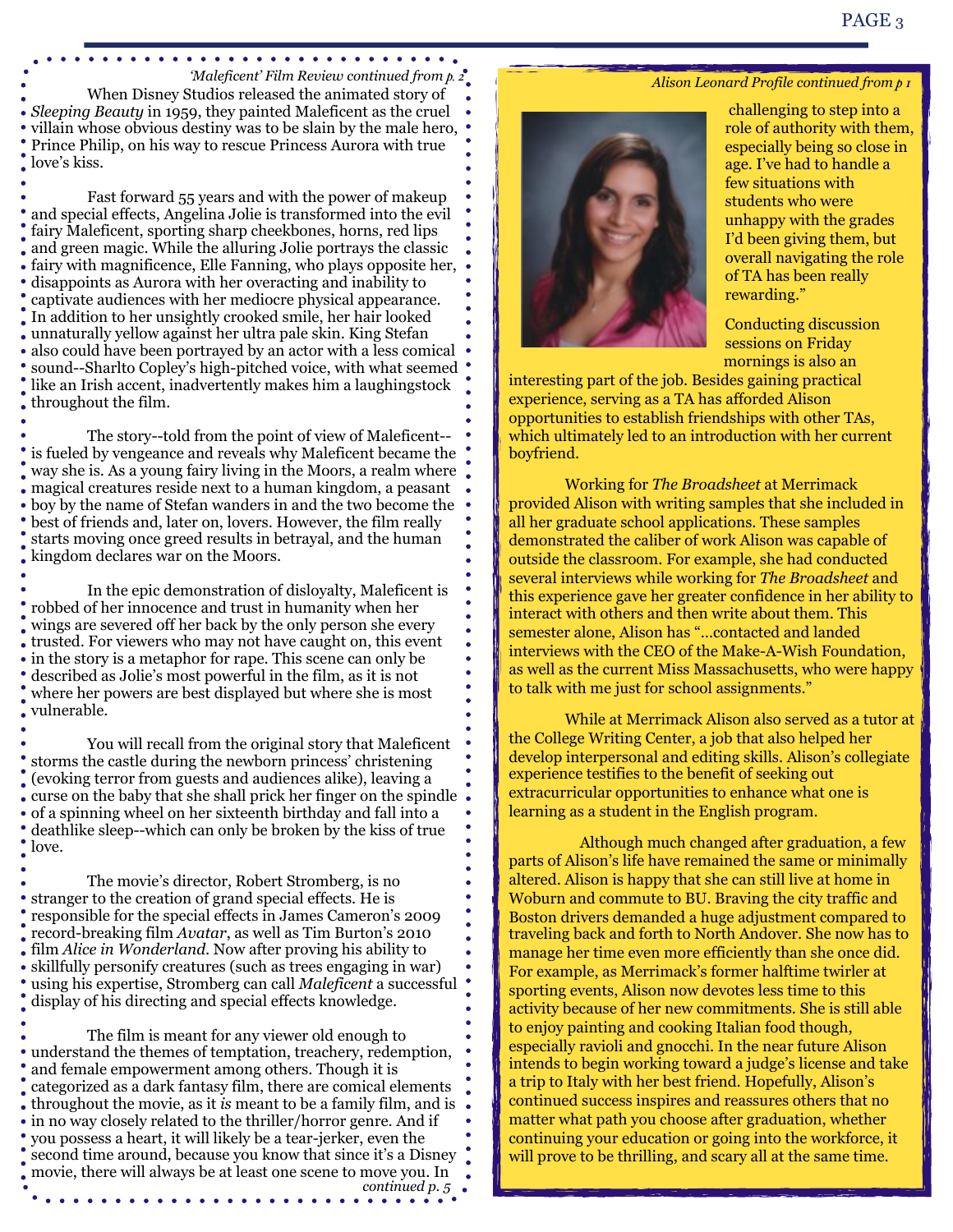# The Otter and the Dragonfly: A Review of *Let's Take the Long Way Home*

by Emily O'Brien



 "I was the otter and she was the dragonfly, and I'd stop every so often to watch her flight." This is the metaphor that Gail Caldwell uses in her memoir, *Lets Take the Long Way Home*, to describe her friendship with the late Caroline Knapp, as they danced through the water by

careful strokes of arms and oars. Their steadfast devotion to the water was one of many commonalities between the two women that made their friendship seem like a destiny written in the stars. Caldwell uses these connections in her memoir to frame the story of their friendship, emphasizing the existence of what Caldwell refers to as their "parallel lives."

The common threads that connect Caldwell and Knapp also serve a larger purpose: they connect the reader to the story, and help us to understand the magnitude of their beautiful life-giving friendship, so that we can later feel the devastation of its sudden ending. After all, it is made clear from the opening of the book that this is not just a story of friendship, but a story of a friendship cut short. "I had a friend and we shared everything,

*"I had a friend and we shared everything, and then she died so we shared that, too"*

and then she died so we shared that, too."

The real magic of Caldwell's writing, however, is

that she manages to make the life of the friendship outshine the death of the friend. After reading the last line, I closed the book and shut my eyes to reflect on how the story had moved me. When I closed my eyes, I didn't see hospital rooms and teary funerals, but instead the two women laughing and talking as they follow their dogs through the winter woods. These moments of friendship become the central focus of the memoir, rather than the moments of death, loss and grief.

Caldwell often defines her friendship with Knapp not only by their interactions, but also by their similarities and differences. Although they had a lot in common, Knapp and Caldwell were individuals, and the two of them learned to navigate their differences accordingly. "This was one of the dynamics between us

that we came to value: She was the good girl and I was the rebel, and each of us learned enough from the other to expand our respective territories." This sense of give and take is another of the threads that weaves the memoir together.

Perhaps the strongest of the bonds between the two women was their dogs. "Like me, she had found a dog that had elicited in her a sustenance and warmth she'd never imagined." Both women were devoted owners of young dogs, a female Samoyed and a German Shepherd, and they became so close through the advice of their dog trainer, who had a gut feeling that the two women would hit it off.

It was the dogs, Clementine and Lucille, that brought the two women to Fresh Pond and the paths in the woods time after time, and who taught them a thing or two about friendship and loyalty. Caldwell often relates her bond with her dog, Clementine, to her relationship with Caroline. "For us, dog training was a shared experience of such reward that the education was infused

> *"...the best friendships, no matter how long they may last, should have at their core a fundamental trust built from both the darkness and the light"*

throughout the friendship...a complex effort of patience and observation and mutual respect."

This mutual respect and give and take becomes the cornerstone of Caldwell's and Knapp's friendship, and provides a message to readers about how female friendship should be. Too often in the media we see friendships between females portrayed with a tinge of cattiness and competition, but this friendship exhibits none of that, and as a result is a breath of fresh air. Caldwell has a way of using intricate metaphors and crystallizing language to illustrate not only the glowing lights but also the darkest corners of their friendship. Both women were recovering alcoholics, graduates of years of therapy sessions, and this comes through in their friendship. The exposure of the rocky sides of their lives humanizes the friendship that could otherwise come off as too perfect. "We needed each other so that we could count on the then endless days of forests and flat water, but the real need was soldered by the sadder, harder moments- discord or helplessness or fear--that we dared to express to each other." This is the very essence of the message of the book: the best friendships, no matter how long they may last, should have at their cores a fundamental trust built from both the darkness and the light.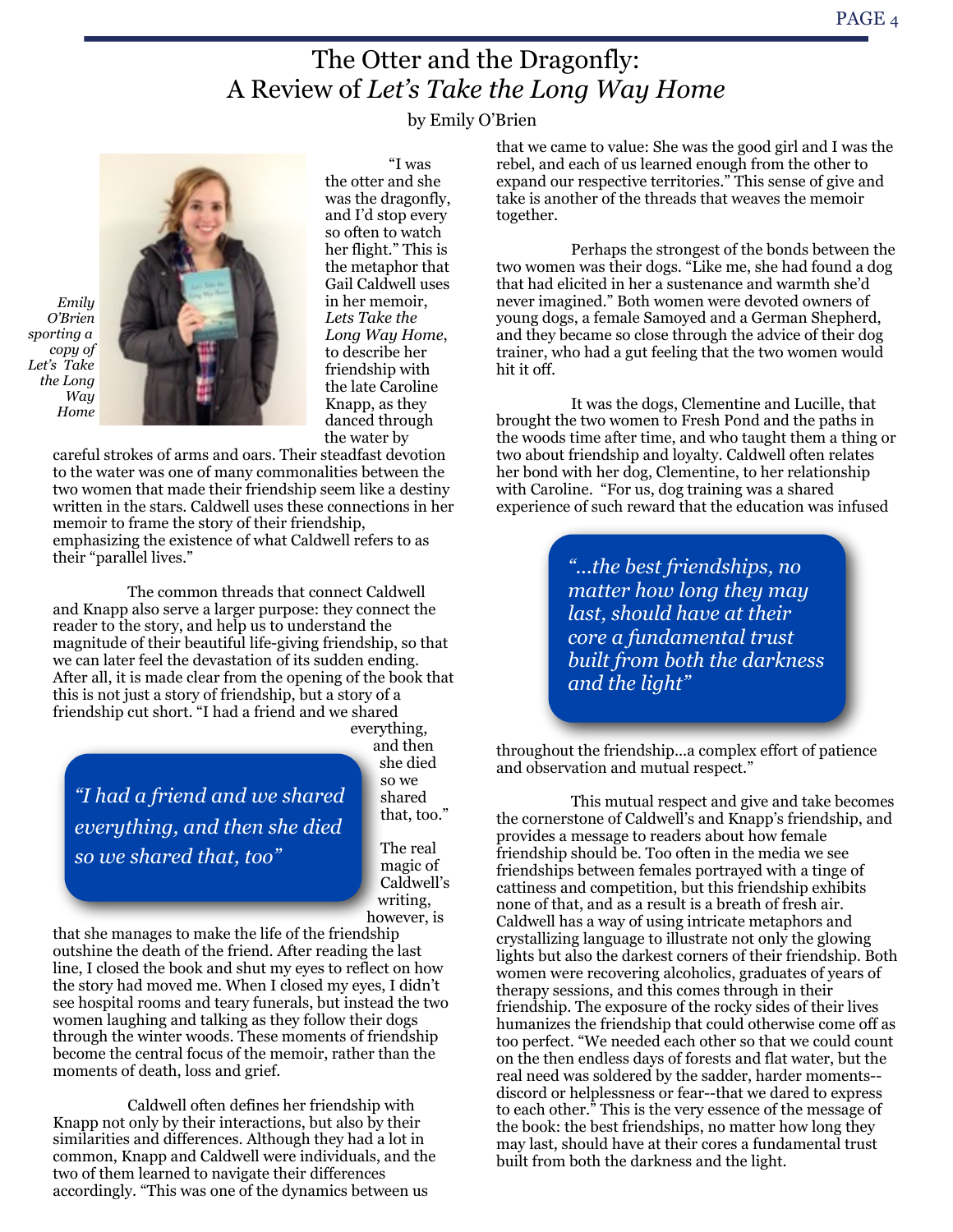#### . . . . . . . . . . *'Maleficent' film review cont. from p. 3*

*Maleficent*, that scene is when she realizes too late that she has grown to love Aurora like a daughter, but cannot reverse the curse she'd placed on her as an infant.

 The silly bits of the movie are mostly credited to the roles of Maleficent's crow, Diaval (played by Sam Riley), and the incompetent fairies (played by Imelda Staunton, Juno Temple, and Lesley Manville) responsible for raising the princess for sixteen years. The film can be described as a blend of *Ella Enchanted* and *Snow White & the Huntsman*. The former falls under the comedy genre and the latter is a dark fantasy action film that possesses no comical elements. 'Maleficent' brings components from both films together.

 About 90 minutes long, *Maleficent* represents the perfect length for a movie. Its plot does not drag on, nor does it leave the viewer feeling ripped off. It will hold your attention from beginning to end, which is a task many films struggle to achieve. A film appropriate for families to watch together, *Maleficent* contains several morals including the age-old *there are two sides to every story,* as well as new lessons such as, *true love can come from unexpected places*.

 This *Sleeping Beauty* remake is a must-see regardless of the poor casting choices of Stefan and Aurora. It shall not repel you from Jolie's stellar work as an actress or cloud the strong themes and lessons of the story. If you haven't yet, grab the snacks and the tissues because this is  $\bullet$ not a film to be missed. And don't forget that who the villain is depends on who's telling the story. . . . . . . . . . . . .

### Review: *Dracula Untold* by Laura Dupre

*Dracula Untold*

Written by: Matt Sazama, Burk Sharpless

Directed by: Gary Shore

Starring: Luke Evans, Sarah Gadon, Dominic Cooper, Art Parkinson, Charles Dance

Run Time: 92 minutes

Rated: PG-13

*Dracula Untold*, directed by Gary Shore, is a 2014 take on the Dracula story. The film is nothing like Bram Stoker's D*racula* (1897), but remains popular among audiences, ranking #2 its opening weekend. When watching *Dracula Untold*, it is essential to remember that the story is not supposed to be a faithful adaptation of Stoker's novel, but rather a narrative tracing out how the character Dracula came to be. Many of the negative reviews the movie has received were from disappointed and avid *Dracula* fans. If you're looking for a film adaptation of the novel, look elsewhere.

 Protagonist Vlad the Impaler, prince of Transylvania (played by Luke Evans), was once a feared warrior, but gave up his life of violence to rule



*Merrimack Campus on a December night.*

Transylvania and raise a family in his castle, called Dracula (which makes him the Count of Dracula, if you follow my lead). Vlad becomes unable to protect his family and small army from the invading Turks. In desperation, he solicits the aid of a vampire dwelling in a cave nearby. He learns from a monk that a vampire is a man that made a pact with a demon to gain supernatural powers. As Vlad drinks the vampire's blood, he is warned that he will only return back to his human self if, after three days, he is able to resist drinking blood. With this warning, Vlad races off into battle and defends his people for another day.

 The movie follows Vlad in his attempt to distinguish right from wrong, protect his family, and maintain his humanity. In the midst of this balancing act, his people turn against him when they realize he has made a deal with the devil and has become a vampire. They try to kill him by trapping him in a burning building, during which time he screams "DO YOU THINK YOU ARE ALIVE BECAUSE YOU CAN FIGHT?! YOU ARE ALIVE BECAUSE OF WHAT I DID TO SAVE YOU!"

 Though lacking a strong female (director Gary Shore locks women in the film into stereotypical roles, rendering them helpless), the film was incredibly entertaining. Luke Evans seems made for the strong, male, patriarchal role. Although he chooses damnation and the life of a vampire, Evans makes his character admirable and easy to sympathize with. Running only 92 minutes long, its hard to make a case for why anyone SHOULDN'T watch this movie. The muted color scheme, with glimpses of vibrant red, made the film a little more gothic, and the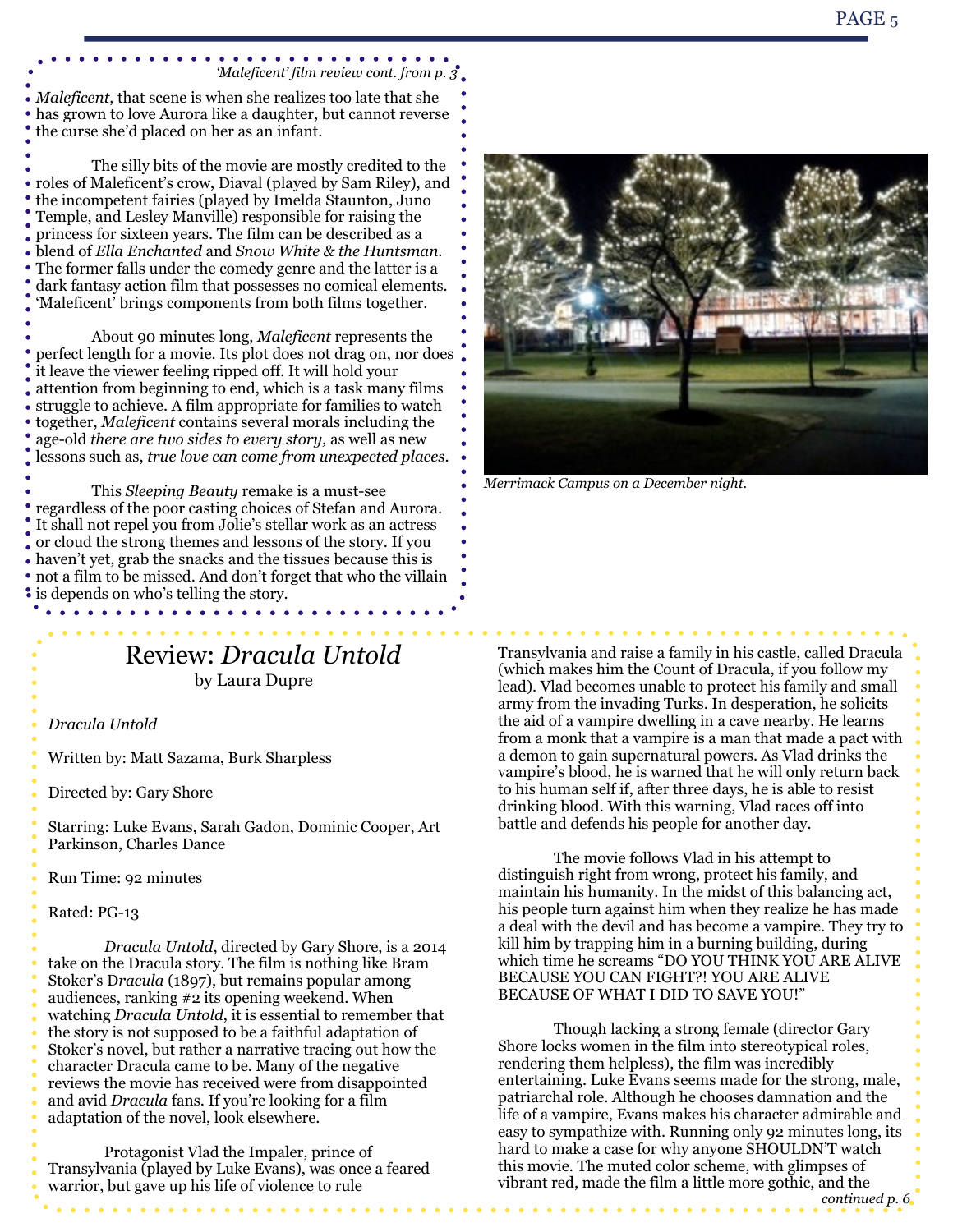*'Dracula Untold' film review cont. from p. 5* vampire characters helped with that, as well. The film is packed with troubling ambiguities, such as a hero that is also technically a villain. All of this is tied together with an incredible message from a child narrator that "Sometimes the world doesn't need a hero. Sometimes it needs a monster."

# Excursion to Concord Past

### by Rachel MacKelcan

On a beautiful Sunday afternoon in October, students and faculty from the English Department took a trip to the Old Manse and Walden Pond in Concord, Massachusetts. Lured by the opportunity to experience the place that once shaped writers such as Bronson Alcott, Thoreau, Fuller, Hawthorne and Ripley, our group piled into a College van and ventured out into a world beyond the pages.

The Old Manse was built in the late 1700s for minister William Emerson. According to a website sponsored by The Trustees of Reservations, the house changed hands many times over the years [\(http://](http://www.thetrustees.org/places-to-visit/greater-boston/old-manse.html) [www.thetrustees.org/places-to-visit/greater-boston/old](http://www.thetrustees.org/places-to-visit/greater-boston/old-manse.html)[manse.html\)](http://www.thetrustees.org/places-to-visit/greater-boston/old-manse.html). Through the stewardship of this organization the Old Manse has and will continue to be maintained in a way that is accurate to the time period.

Recalling the tour, I picture the piano, worn by the years, a conch at the base of the fireplace, two dragon candelabras, one for each side of the mantel, as keepers of the fireplace, and love poems etched into tempered glass by a single diamond ring.

Walking through the house I hear tunes the piano played, the floors creaking beneath my feet and suddenly I can't help but wonder how many secrets are hidden in the walls or beneath the floorboards. Around the house panes of glass preserve the etchings left to be read, first person accounts from a time long passed.



I can hear her, his wife; I can remember his name, Hawthorne, but I have forgotten hers now. I watch as she scratches marks into the glass with her diamond. What the notes mean I don't know distinctly, but they remain. Light passes through

them, filtered by glass, sending messages gently, like leaves blowing in the wind, and like the sounds of the wind whispering in my ears.

I can see their graves, the messages family members left: father, son, daughter, mother and friend but none of it matters now. They are the departed; they are the forgotten, the ones who must lie at rest, as their stones and names and stories fade. We soak in their legacy, as we sit

and eat our lunches with them; they tell us the stories only stones can tell and in that moment they complete the cycle they started at birth, the somber act of retiring in silence.

I was struck by the same mood as the group made its way around Walden Pond. There was a certain majestic beauty to the way the light hit the water, the trees turning yellow and red and orange as the path crackled under our feet. Grains of soft, yellow sand, moist from the rain, clung to the bottoms of our shoes. I carried a single pebble in each of my hands, an offering of remembrance to the past and to the writer who walked there before me.

I thought about rocks being moved from their original places, soon turning to dust. I felt as though I were standing on a doorstep, the entryway to a collision of past and present. A destination: a house, stones, and a pond that has become as widely known as the author that inhabited the place and, as the trees sway, we realize why the place, the literary destination, is almost as famous as Thoreau himself.



*Group gathers around professors*

I toss a rock, forge a memory and walk away. There is something truly beautiful about the remains of a place where someone once lived. How times have changed since the days that Henry David Thoreau walked the path around the pond, but could he have imagined that his legacy and the remains of his house would continue to coexist so peacefully through the passage of time?

As we walked away droplets of rain fell across the pond. It occurs to me that there is nothing more magical than the movements of a pen on paper, or the way droplets of water penetrate cool sand in the brisk autumn air, or the way our footsteps align with those of our predecessors.



*Students pause for photo in front of Walden Pond*